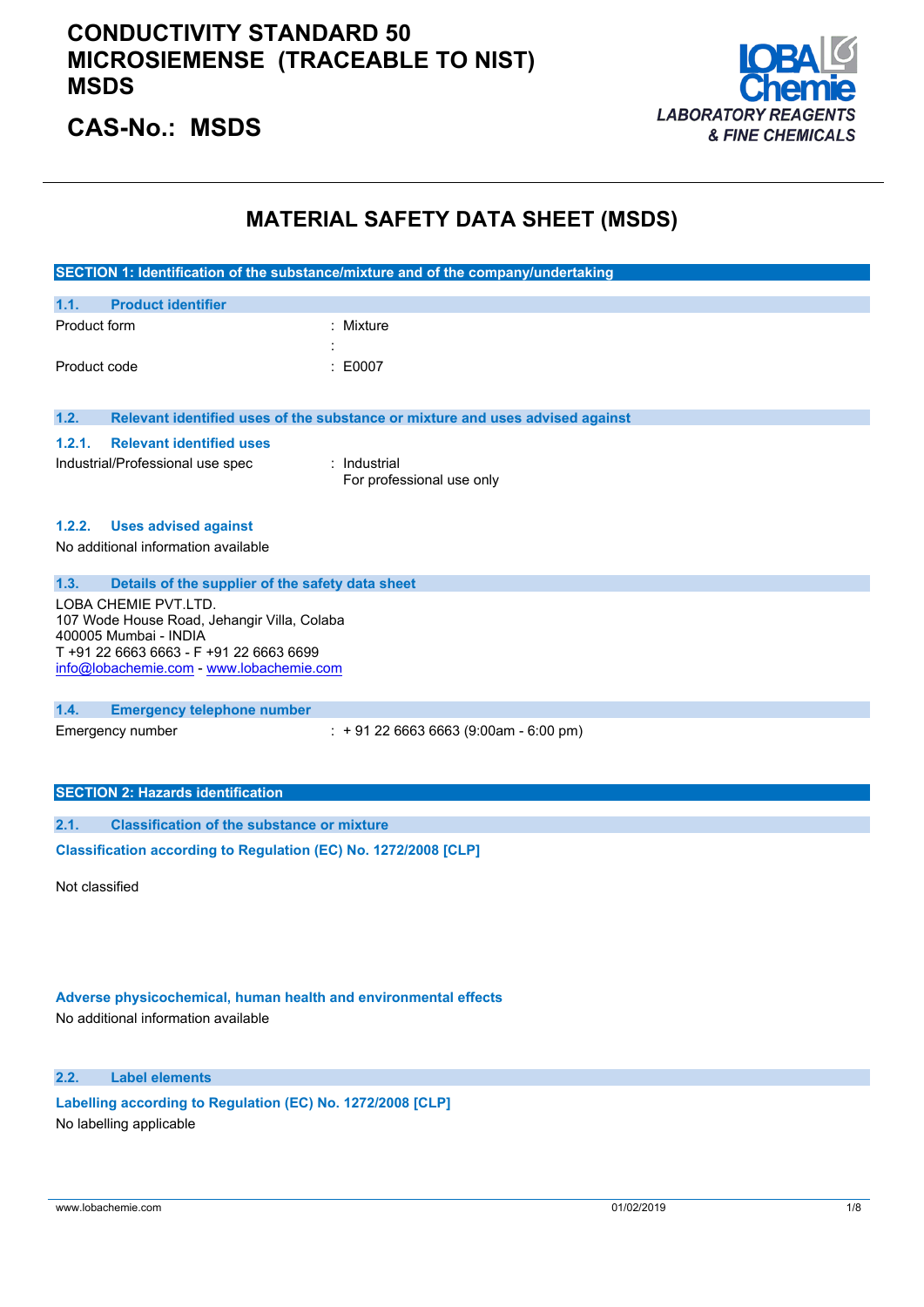Safety Data Sheet

#### **2.3. Other hazards**

No additional information available

| <b>SECTION 3: Composition/information on ingredients</b> |                   |  |  |  |
|----------------------------------------------------------|-------------------|--|--|--|
|                                                          |                   |  |  |  |
| 3.1.                                                     | <b>Substances</b> |  |  |  |
| Not applicable                                           |                   |  |  |  |

**3.2. Mixtures**

| <b>Name</b>        | <b>Product identifier</b>                 | $\frac{9}{6}$ | <b>Classification according</b><br>to Regulation (EC) No.<br>1272/2008 [CLP] |
|--------------------|-------------------------------------------|---------------|------------------------------------------------------------------------------|
| WATER AR           | (CAS-No.) 7732-18-5<br>(EC-No.) 231-791-2 | $95 - 99$     | Not classified                                                               |
| POTASSIUM CHLORIDE | (CAS-No.) 7447-40-7                       | $0.01 - 0.01$ | Not classified                                                               |

|      | <b>SECTION 4: First aid measures</b>                        |                                                                                                                                                       |
|------|-------------------------------------------------------------|-------------------------------------------------------------------------------------------------------------------------------------------------------|
|      |                                                             |                                                                                                                                                       |
| 4.1. | <b>Description of first aid measures</b>                    |                                                                                                                                                       |
|      | First-aid measures after inhalation                         | : Assure fresh air breathing. If breathing is difficult, remove victim to fresh air and keep<br>at rest in a position comfortable for breathing.      |
|      | First-aid measures after skin contact                       | Wash with plenty of water/                                                                                                                            |
|      | First-aid measures after eye contact                        | Rinse cautiously with water for several minutes. Remove contact lenses, if present<br>and easy to do. Continue rinsing. Get medical advice/attention. |
|      | First-aid measures after ingestion                          | : Rinse mouth. Do not induce vomiting.                                                                                                                |
| 4.2. | Most important symptoms and effects, both acute and delayed |                                                                                                                                                       |
|      | No additional information available                         |                                                                                                                                                       |
|      |                                                             |                                                                                                                                                       |
| 4.3. |                                                             | Indication of any immediate medical attention and special treatment needed                                                                            |
|      | No additional information available                         |                                                                                                                                                       |
|      | <b>SECTION 5: Firefighting measures</b>                     |                                                                                                                                                       |
| 5.1. | <b>Extinguishing media</b>                                  |                                                                                                                                                       |
|      | Suitable extinguishing media                                | : Carbon dioxide. Dry powder. Foam. Water spray.                                                                                                      |
|      |                                                             |                                                                                                                                                       |
|      | Unsuitable extinguishing media                              | : Do not use a heavy water stream.                                                                                                                    |
| 5.2. | Special hazards arising from the substance or mixture       |                                                                                                                                                       |
|      | No additional information available                         |                                                                                                                                                       |
|      |                                                             |                                                                                                                                                       |
| 5.3. | <b>Advice for firefighters</b>                              |                                                                                                                                                       |
|      | Protection during firefighting                              | Do not enter fire area without proper protective equipment, including respiratory<br>protection.                                                      |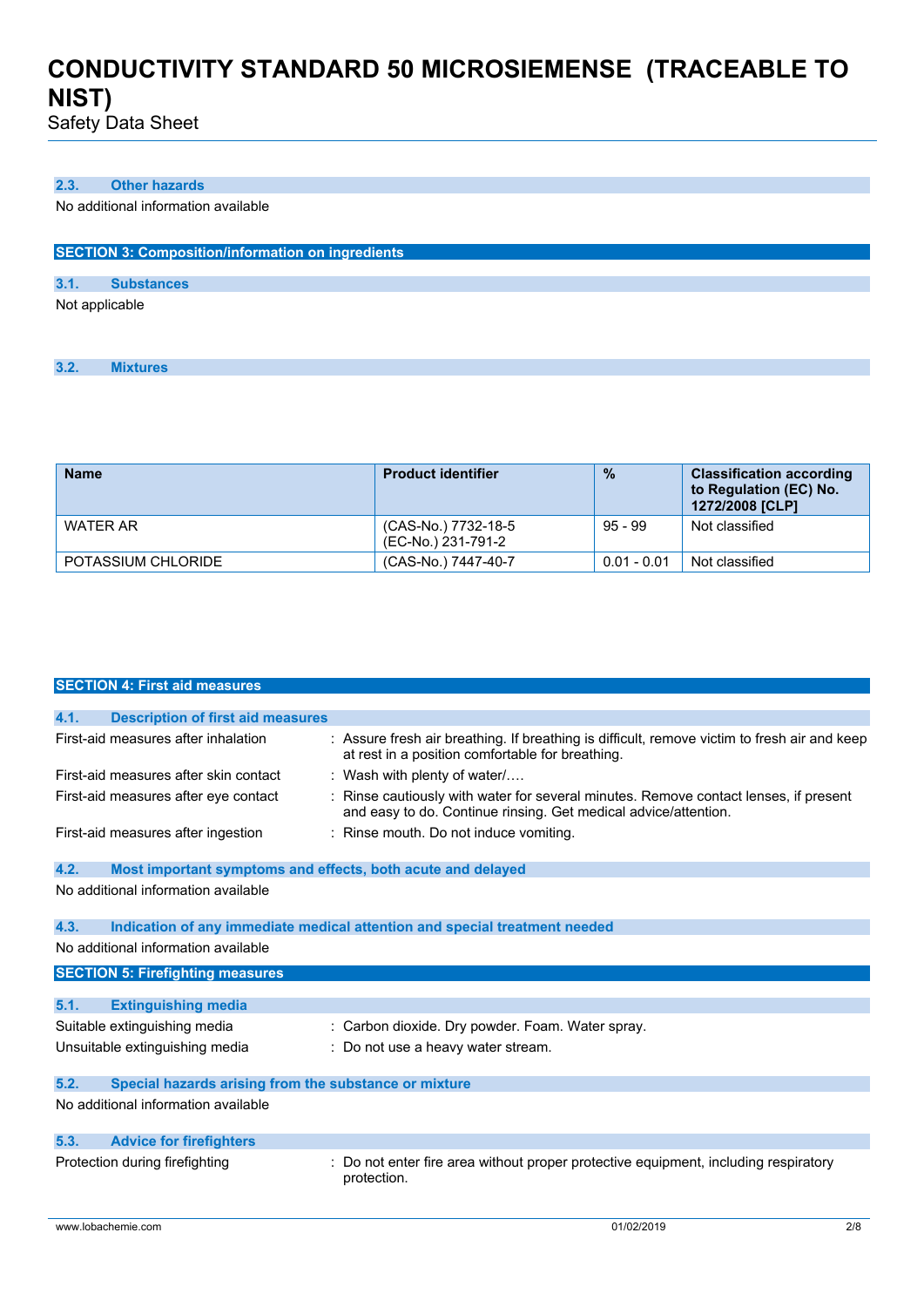Safety Data Sheet

| <b>SECTION 6: Accidental release measures</b>                               |                                                                              |
|-----------------------------------------------------------------------------|------------------------------------------------------------------------------|
|                                                                             |                                                                              |
| 6.1.                                                                        | Personal precautions, protective equipment and emergency procedures          |
| 6.1.1.<br>For non-emergency personnel                                       |                                                                              |
| <b>Emergency procedures</b>                                                 | : Evacuate unnecessary personnel.                                            |
|                                                                             |                                                                              |
| 6.1.2.<br>For emergency responders                                          |                                                                              |
| Protective equipment                                                        | : Use personal protective equipment as required.                             |
| <b>Emergency procedures</b>                                                 | : Ventilate area.                                                            |
| 6.2.<br><b>Environmental precautions</b>                                    |                                                                              |
| Avoid release to the environment.                                           |                                                                              |
|                                                                             |                                                                              |
| Methods and material for containment and cleaning up<br>6.3.                |                                                                              |
| Methods for cleaning up                                                     | : Collect spillage. On land, sweep or shovel into suitable containers.       |
|                                                                             |                                                                              |
| <b>Reference to other sections</b><br>6.4.                                  |                                                                              |
| No additional information available                                         |                                                                              |
| <b>SECTION 7: Handling and storage</b>                                      |                                                                              |
|                                                                             |                                                                              |
| 7.1.<br><b>Precautions for safe handling</b>                                |                                                                              |
| Precautions for safe handling                                               | : Avoid contact with skin and eyes. Do not breathe vapours.                  |
| Hygiene measures                                                            | : Wash hands and other exposed areas with mild soap and water before eating, |
|                                                                             | drinking or smoking and when leaving work.                                   |
|                                                                             |                                                                              |
| 7.2.<br><b>Conditions for safe storage, including any incompatibilities</b> |                                                                              |
| Storage conditions                                                          | : Store in a well-ventilated place. Keep container tightly closed.           |
| <b>Specific end use(s)</b><br>7.3.                                          |                                                                              |
| No additional information available                                         |                                                                              |
|                                                                             |                                                                              |
| <b>SECTION 8: Exposure controls/personal protection</b>                     |                                                                              |
| <b>Control parameters</b><br>8.1.                                           |                                                                              |
| No additional information available                                         |                                                                              |

| 8.2.<br><b>Exposure controls</b>                              |                                                                    |  |  |
|---------------------------------------------------------------|--------------------------------------------------------------------|--|--|
| Hand protection                                               | : Protective gloves                                                |  |  |
| Eye protection                                                | : Chemical goggles or safety glasses                               |  |  |
| Skin and body protection                                      | : Wear suitable protective clothing                                |  |  |
| Respiratory protection                                        | : [In case of inadequate ventilation] wear respiratory protection. |  |  |
| <b>SECTION 9: Physical and chemical properties</b>            |                                                                    |  |  |
| 9.1.<br>Information on basic physical and chemical properties |                                                                    |  |  |
| Physical state                                                | $:$ Liquid                                                         |  |  |
| Colour                                                        | : Clear colourless.                                                |  |  |
| Odour                                                         | $:$ No data available                                              |  |  |
|                                                               |                                                                    |  |  |

www.lobachemie.com 01/02/2019 3/8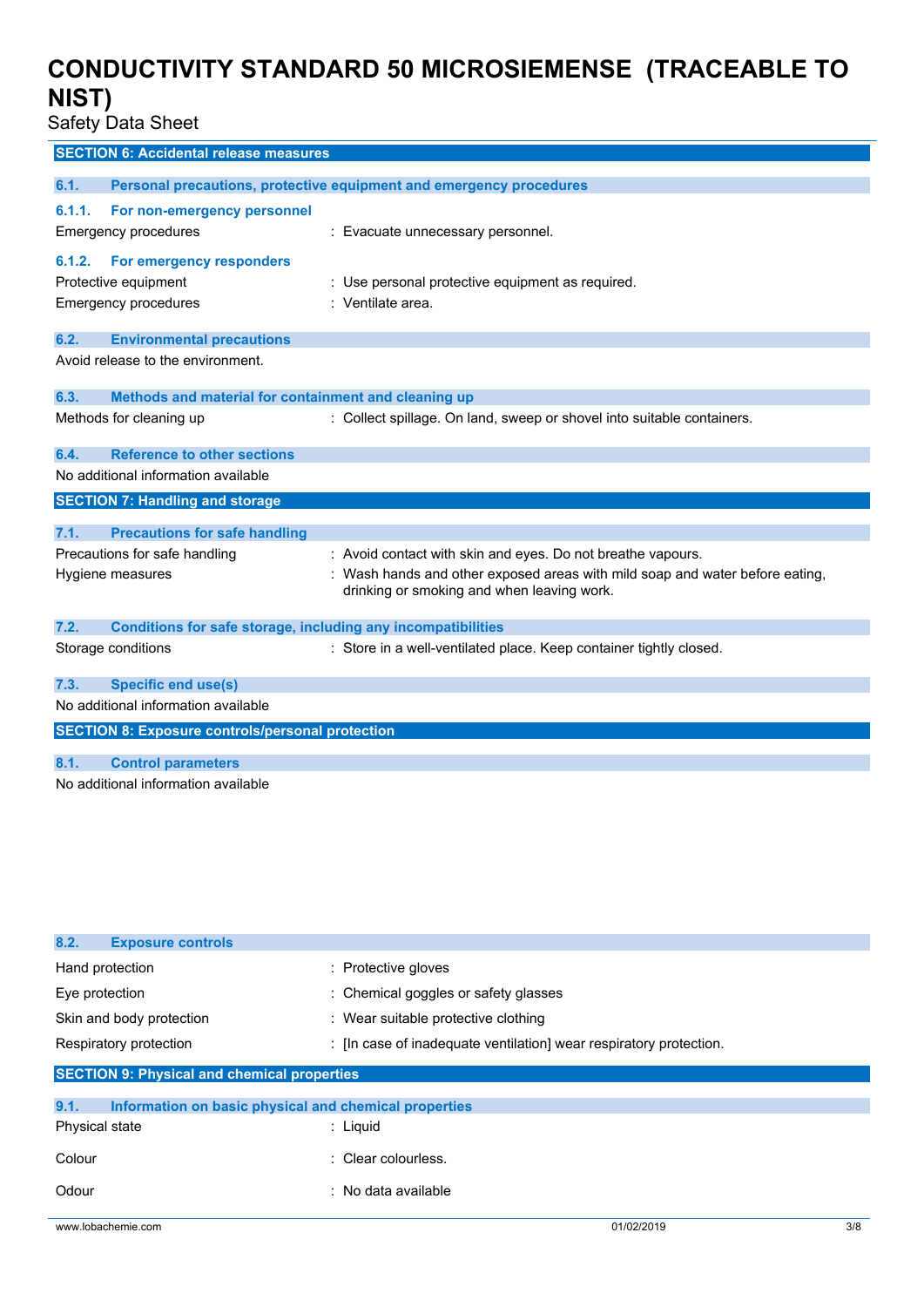Safety Data Sheet

| Odour threshold                            |                | No data available |
|--------------------------------------------|----------------|-------------------|
| рH                                         |                | No data available |
| Relative evaporation rate (butylacetate=1) | $\ddot{\cdot}$ | No data available |
| Melting point                              |                | No data available |
| Freezing point                             |                | No data available |
| Boiling point                              |                | No data available |
| Flash point                                |                | No data available |
| Auto-ignition temperature                  |                | No data available |
| Decomposition temperature                  |                | No data available |
| Flammability (solid, gas)                  |                | No data available |
| Vapour pressure                            |                | No data available |
| Relative vapour density at 20 °C           |                | No data available |
| Relative density                           |                | No data available |
| Solubility                                 |                | No data available |
| Log Pow                                    |                | No data available |
| Viscosity, kinematic                       |                | No data available |
| Viscosity, dynamic                         |                | No data available |
| Explosive properties                       |                | No data available |
| Oxidising properties                       |                | No data available |
| <b>Explosive limits</b>                    |                | No data available |

| 9.2.             | <b>Other information</b>                    |  |
|------------------|---------------------------------------------|--|
|                  | No additional information available         |  |
|                  | <b>SECTION 10: Stability and reactivity</b> |  |
| 10.1.            | <b>Reactivity</b>                           |  |
|                  | No additional information available         |  |
|                  |                                             |  |
| 10.2.            | <b>Chemical stability</b>                   |  |
|                  | Stable under normal conditions.             |  |
|                  |                                             |  |
| 10.3.            | <b>Possibility of hazardous reactions</b>   |  |
|                  | No additional information available         |  |
|                  |                                             |  |
| 10.4.            | <b>Conditions to avoid</b>                  |  |
| Direct sunlight. |                                             |  |
|                  |                                             |  |
| 10.5.            | <b>Incompatible materials</b>               |  |
|                  | No additional information available         |  |
| 10.6.            | <b>Hazardous decomposition products</b>     |  |
|                  | No additional information available         |  |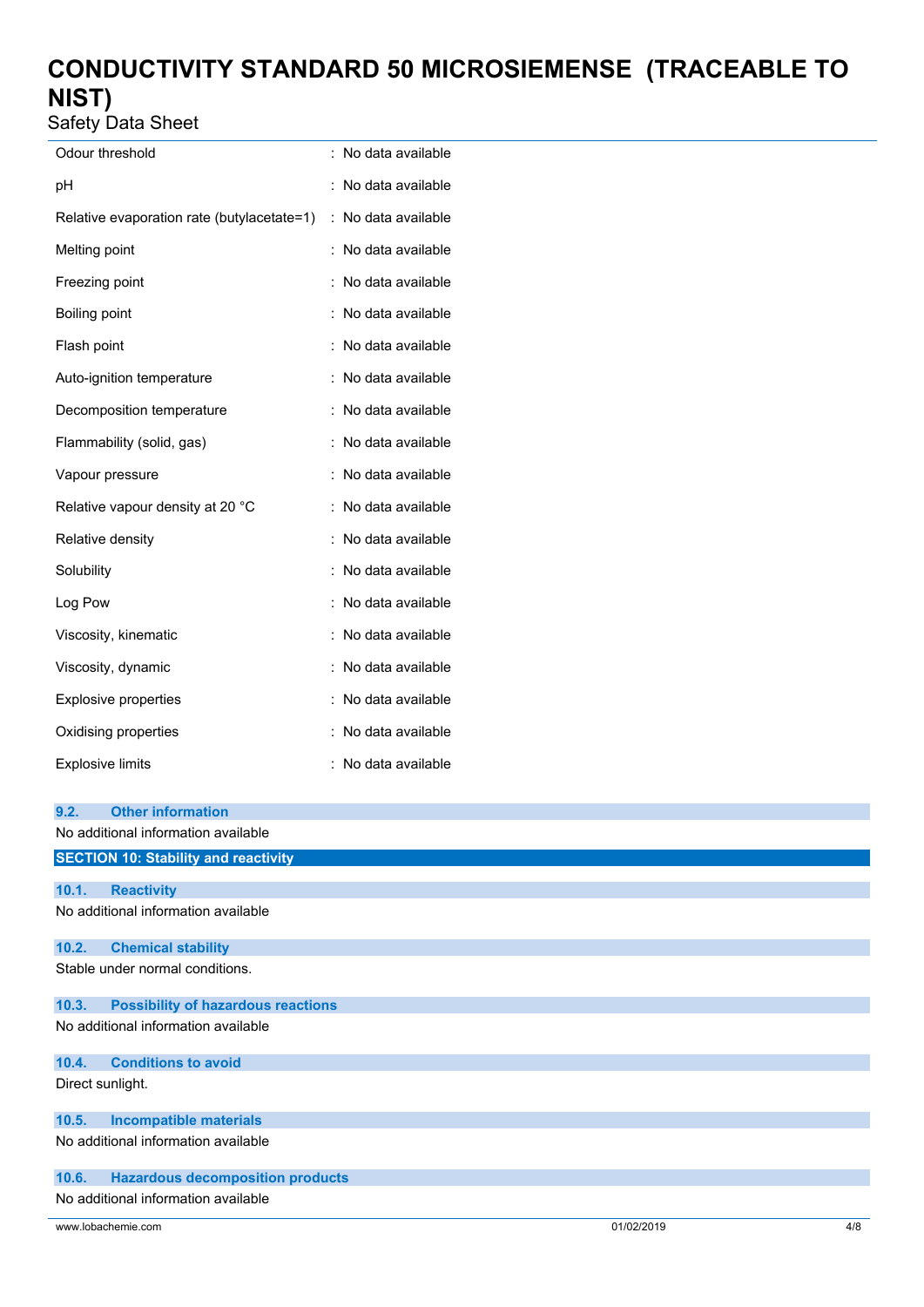Safety Data Sheet

### **SECTION 11: Toxicological information**

| 11.1.<br><b>Information on toxicological effects</b> |                  |
|------------------------------------------------------|------------------|
| Acute toxicity                                       | : Not classified |
| Skin corrosion/irritation                            | : Not classified |
| Serious eye damage/irritation                        | : Not classified |
| Respiratory or skin sensitisation                    | : Not classified |
| Germ cell mutagenicity                               | : Not classified |
| Carcinogenicity                                      | : Not classified |
| Reproductive toxicity                                | : Not classified |
| STOT-single exposure                                 | : Not classified |
| STOT-repeated exposure                               | : Not classified |
| Aspiration hazard                                    | : Not classified |

| <b>SECTION 12: Ecological information</b>          |
|----------------------------------------------------|
|                                                    |
| 12.1.<br><b>Toxicity</b>                           |
| No additional information available                |
|                                                    |
|                                                    |
|                                                    |
|                                                    |
|                                                    |
| <b>Persistence and degradability</b><br>12.2.      |
| No additional information available                |
|                                                    |
| 12.3.<br><b>Bioaccumulative potential</b>          |
| No additional information available                |
|                                                    |
|                                                    |
| 12.4.<br><b>Mobility in soil</b>                   |
| No additional information available                |
|                                                    |
| <b>Results of PBT and vPvB assessment</b><br>12.5. |
|                                                    |
| No additional information available                |
|                                                    |
|                                                    |
| <b>Other adverse effects</b><br>12.6.              |
| No additional information available                |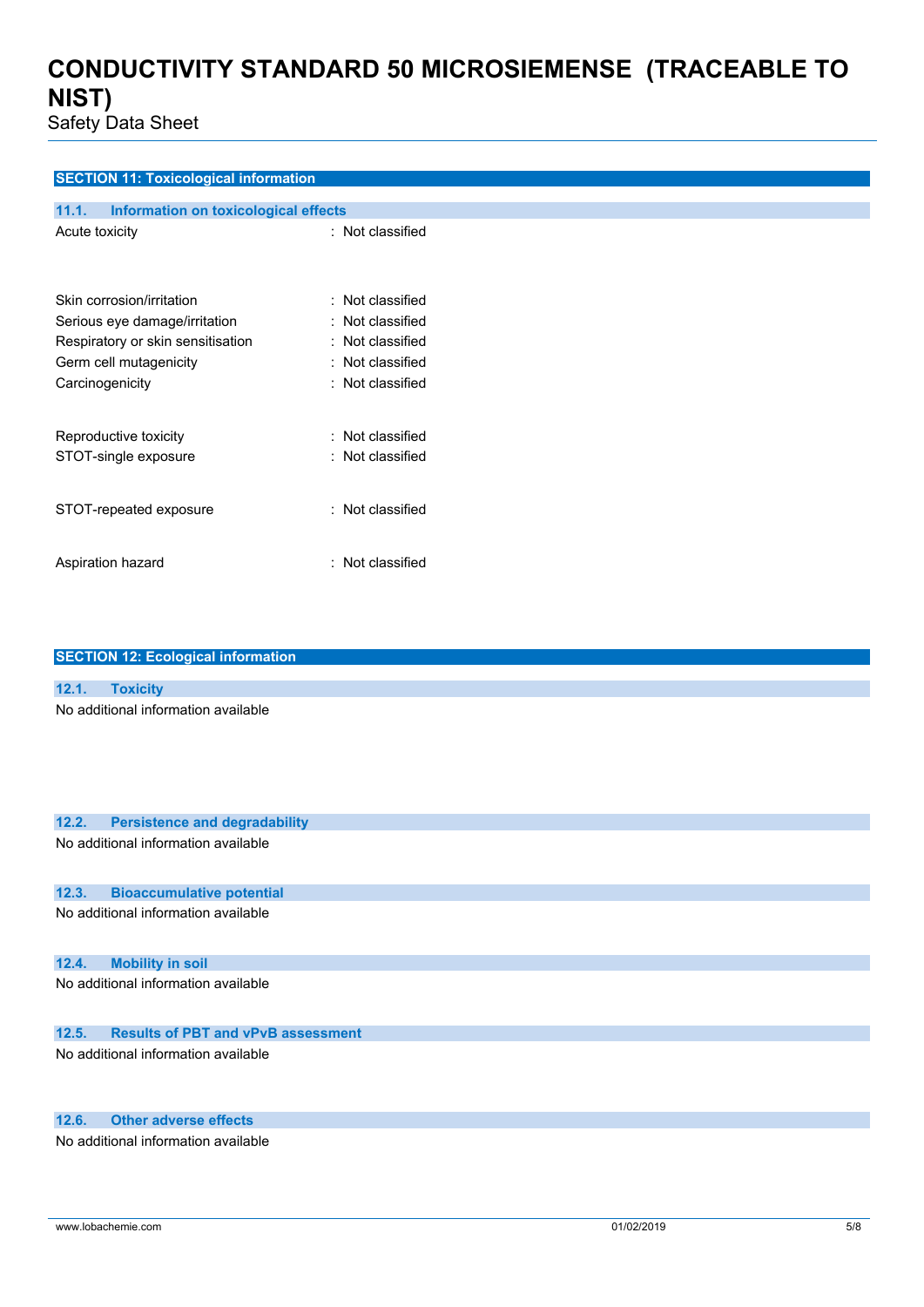Safety Data Sheet

**SECTION 13: Disposal considerations**

#### **13.1. Waste treatment methods**

No additional information available

### **SECTION 14: Transport information**

In accordance with ADR / RID / IMDG / IATA / ADN

| 14.1.<br><b>UN number</b>                  |                                          |
|--------------------------------------------|------------------------------------------|
| UN-No. (ADR)                               | Not applicable                           |
| UN-No. (IMDG)                              | Not applicable                           |
| UN-No. (IATA)                              | Not applicable                           |
| UN-No. (ADN)                               | Not applicable                           |
| UN-No. (RID)                               | Not applicable                           |
| 14.2.<br><b>UN proper shipping name</b>    |                                          |
| Proper Shipping Name (ADR)                 | Not applicable                           |
| Proper Shipping Name (IMDG)                | Not applicable                           |
| Proper Shipping Name (IATA)                | Not applicable                           |
| Proper Shipping Name (ADN)                 | : Not applicable                         |
| Proper Shipping Name (RID)                 | : Not applicable                         |
| 14.3.<br><b>Transport hazard class(es)</b> |                                          |
| <b>ADR</b>                                 |                                          |
| Transport hazard class(es) (ADR)           | : Not applicable                         |
| <b>IMDG</b>                                |                                          |
| Transport hazard class(es) (IMDG)          | : Not applicable                         |
| <b>IATA</b>                                |                                          |
| Transport hazard class(es) (IATA)          | : Not applicable                         |
| <b>ADN</b>                                 |                                          |
| Transport hazard class(es) (ADN)           | : Not applicable                         |
| <b>RID</b>                                 |                                          |
| Transport hazard class(es) (RID)           | : Not applicable                         |
| <b>Packing group</b><br>14.4.              |                                          |
| Packing group (ADR)                        | : Not applicable                         |
| Packing group (IMDG)                       | Not applicable                           |
| Packing group (IATA)                       | Not applicable                           |
| Packing group (ADN)                        | Not applicable                           |
| Packing group (RID)                        | Not applicable                           |
| 14.5.<br><b>Environmental hazards</b>      |                                          |
| Dangerous for the environment              | : No                                     |
| Marine pollutant                           | No                                       |
| Other information                          | : No supplementary information available |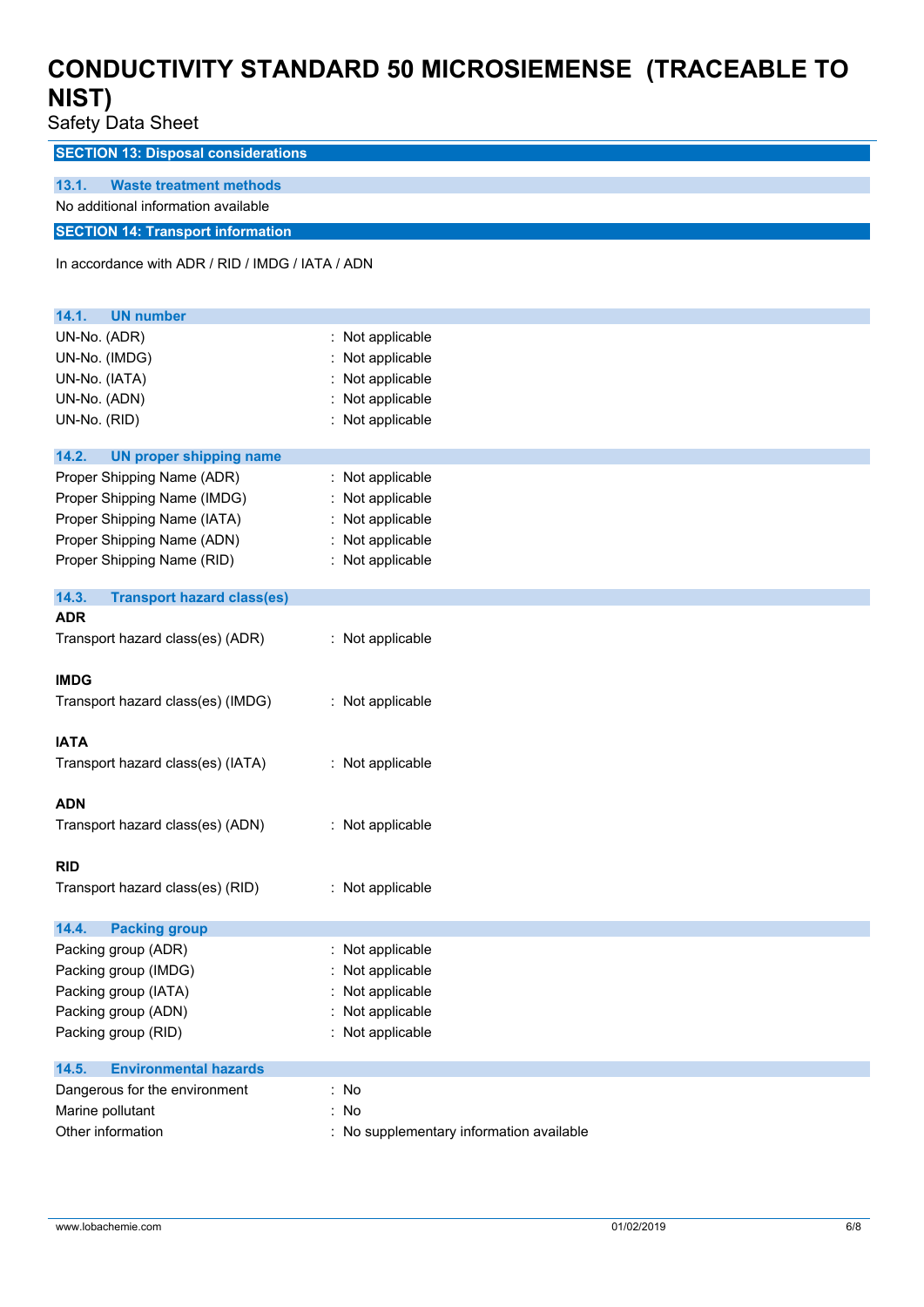Safety Data Sheet

**14.6. Special precautions for user**

#### **- Overland transport**

Not applicable

**- Transport by sea** Not applicable

**- Air transport** Not applicable

**- Inland waterway transport** Not applicable

**- Rail transport**

Not applicable

**14.7. Transport in bulk according to Annex II of MARPOL 73/78 and the IBC Code**

Not applicable

**SECTION 15: Regulatory information**

**15.1. Safety, health and environmental regulations/legislation specific for the substance or mixture**

**15.1.1. EU-Regulations**

Contains no REACH substances with Annex XVII restrictions Contains no substance on the REACH candidate list

Contains no REACH Annex XIV substances

#### **15.1.2. National regulations**

#### **Germany**

| Reference to AwSV                                                                       | : Water hazard class (WGK) 3, Highly hazardous to water (Classification according to<br>AwSV, Annex 1) |
|-----------------------------------------------------------------------------------------|--------------------------------------------------------------------------------------------------------|
| 12th Ordinance Implementing the Federal<br>Immission Control Act - 12. BlmSchV          | : Is not subject of the 12. BlmSchV (Hazardous Incident Ordinance)                                     |
| <b>Netherlands</b>                                                                      |                                                                                                        |
| SZW-lijst van kankerverwekkende stoffen                                                 | : None of the components are listed                                                                    |
| SZW-lijst van mutagene stoffen                                                          | : None of the components are listed                                                                    |
| NIET-limitatieve lijst van voor de<br>voortplanting giftige stoffen – Borstvoeding      | : None of the components are listed                                                                    |
| NIET-limitatieve lijst van voor de<br>voortplanting giftige stoffen -<br>Vruchtbaarheid | : None of the components are listed                                                                    |
| NIET-limitatieve lijst van voor de<br>voortplanting giftige stoffen – Ontwikkeling      | : None of the components are listed                                                                    |